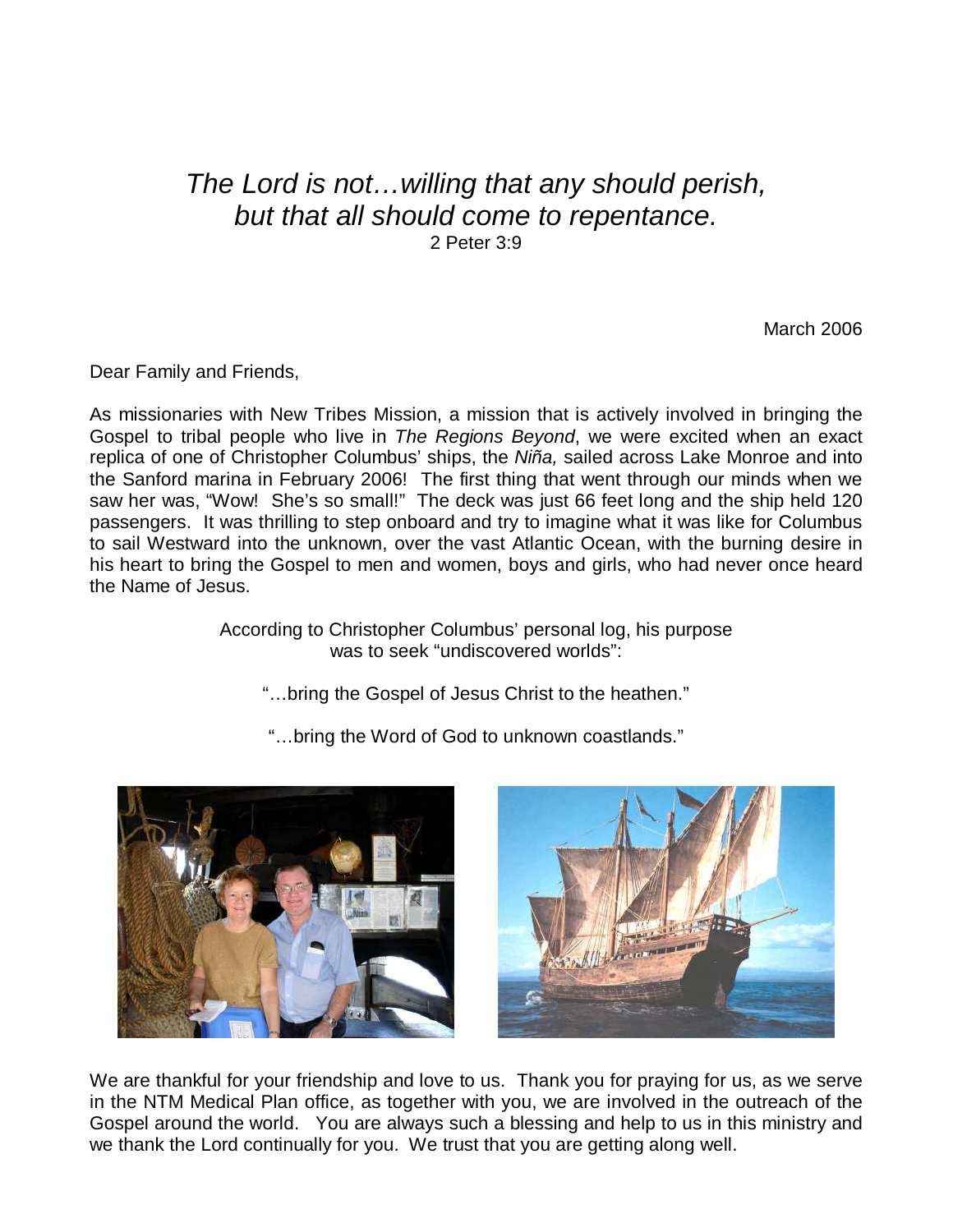We were recently excited to read an update from the country of Papua New Guinea:

Friday, February. 17, 2006 – NTM missionary Joey Tartagila and his Mibu translation helper, David, were working on lessons about Christ's death on the Cross. Joey asked David, "Since Jesus is God, couldn't He have forgiven us for our sins without dying?"

David wasn't sure how to answer, so Joey reminded him of what God told Adam in the garden. The penalty for sin is death. "How can God forgive us without that penalty being paid? It would be against God's character," Joey said.

"If God did that He would be a liar," David said.

"Couldn't Jesus have just declared our sins forgiven without dying?" Joey asked.

The look in David's eyes and the smile that jumped onto his face gave him away before he even said a word. Everything he had been learning in the past months became clear. He began telling Joey over and over again that it is true and he believed it!

"God said that if I believe His Word I will go to Heaven and be with Him when I die! I am going to Heaven when I die, and I am so, so happy. Thank you very much for telling me this," David said.

A few days later the missionaries taught the tribal village about Nicodemus. There were smiles on a few faces when the Mibus heard that God loved the world so much that He sent His only Son, Jesus, so that whoever believes in Him will not perish, but have eternal life.

For the next two hours a dozen Mibus professed their faith in Christ.

"Thank you for telling me this. Jesus died in my place. Now I know I am going to Heaven," said Royfo.

"Now I understand. It is finished. What is there to say?" Kivisi said.

"Just as people in the Old Testament offered animal sacrifices thinking, 'these animals are dying in my place,' so I look to Jesus who died in my place," Tima testified.

Praise the Lord for great things He has done! Please pray for spiritual growth of the new Mibu church. And for the outreach of the Gospel to others in the surrounding area, as these new believers share their new found faith in Christ.

Thank you once again for your faithful prayers.

Joyfully serving together with you,

New Tribes Mission 1000 East First St Sanford, FL 32771

John & Linda McGhee